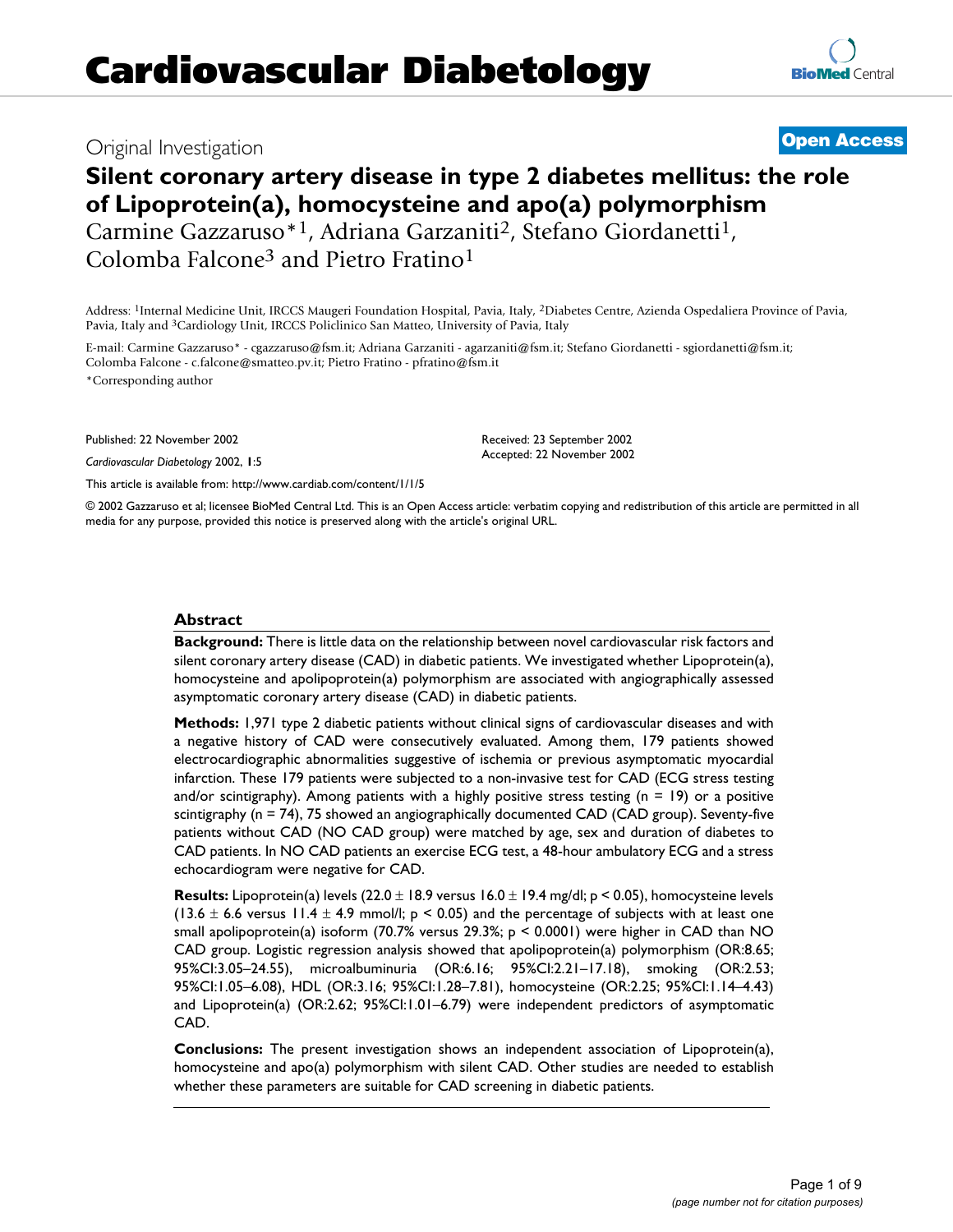# **Background**

Lipoprotein(a) -Lp(a)- and plasma total homocysteine (tHcy) are risk factors for coronary artery disease (CAD) [1,2]. The specific apolipoprotein of  $Lp(a)$ , called apo $(a)$ , could play a role independent of Lp(a) levels in the development of CAD [3–8]. Among diabetic patients silent CAD is quite frequent [9–11]. Silent CAD is a strong predictor of future coronary events and early death, particularly in diabetic patients [12,13]. This suggests that the early identification of diabetic patients with silent CAD could permit the reduction of mortality and morbidity for coronary events by the implementation of specific preventive programs [14]. Nevertheless, the diagnosis of silent CAD is quite difficult, since few risk factors are known. In diabetic patients the relationship of  $Lp(a)$  and tHcy with overt CAD has been analysed [15–22]. An association of high Lp(a) levels and apo(a) phenotypes with silent CAD has been found in diabetic patients with normal resting ECG [23]. No studies investigated the relationship between Hcy and silent CAD.

In the present study we investigated whether in a group of type 2 diabetic patients without a personal history of cardiovascular events and without current clinical signs of CAD Lp(a), Hcy and apo(a) polymorphism are associated with angiographically assessed silent CAD.

#### **Methods** *Patients*

We evaluated 1,971 type 2 diabetic patients to find subjects with silent CAD. Exclusion criteria were: age <45 or >70 years, symptoms of coronary events as defined by Rose questionnaire, history of coronary events, artery revascularization, stroke, claudicatio intermittens, heart failure, uncontrolled hypertension (>180/100 mmHg), significant valvular diseases, cardiomyopathy, chronic or acute diseases, pregnancy, liver or kidney disease (creatinine >130 µmol/l), proteinuria (dipstick-positive proteinuria or albumin excretion rate (AER)  $\geq$ 300 mg/day), diabetic proliferative retinopathy or previous photocoagulation, therapy with digital, neoplasia, duration of diabetes < 12 months, conditions which did not permit maximal exercise ECG (amputation, foot wound, severe obesity, etc). Diabetes was diagnosed according to ADA criteria [24]. Hypertension was diagnosed according to WHO criteria [25] or in presence of a specific treatment. Patients with AER<30 mg/day were considered normoalbuminuric; patients with AER between 30 and 299 mg/day were considered microalbuminuric.

# *Study protocol*

The study protocol is depicted in Figure [1](#page-2-0). All the patients underwent a standard 12-lead resting ECG interpreted according to Minnesota Code [26]. According to resting ECG, patients were subdivided in four subgroups: 1) normal ECG; 2) ST-T abnormalities; 3) abnormalities suggestive of infarction; 4) other abnormalities. Patients with ST-T abnormalities underwent an exercise stress testing [27]. Subjects were requested to discontinue any antihypertensive drug with antiischemic properties, including β-blockers and calcium channel blockers. An exercise ECG test was considered positive if there was an ST segment depression equal to or greater than 1 mm which was planar or downsloping and persisted for at least 80 ms after the J point. A test was considered negative when the patient reached 90% of the maximal predicted exercise heart rate for age without symptoms and significant ST segment change. When exercise ECG test was highly positive (ST depression in 5 or more leads; >2 mm maximum ST depression; a positive test with a heart rate <120; hypotension during exercise; exercise capacity <5 min) the suspicion of CAD was considered strong. In other patients with a positive or equivocal exercise ECG test an exercise stress thallium scintigraphy was performed. Initial imaging was made within 5 minutes after intravenous injection of thallium-201. Four hours later, cardiac imaging was repeated. Five regions of the left ventricle were defined: anterior, apical, septal, inferior and postero-lateral. The scintigraphy was considered positive for CAD when the thallium scan exhibited fixed or transient uptake defects. In patients with highly positive ECG and those with a positive scintigraphy a diagnostic coronary angiography was recommended. Angiography was performed as previously reported [27]. An atherosclerotic lesion was considered significant when a stenosis ≥50% of the lumen in at least one major vessel was documented. In patients with ECG abnormalities suggestive of myocardial infarction an exercise stress thallium scintigraphy was performed. In patients with a positive scintigraphy a diagnostic coronary angiography was recommended. Patients with other ECG abnormalities were excluded from the study.

Diabetic patients without CAD (NO CAD group) were selected from the patients with a normal resting ECG; NO CAD patients were matched by age, gender and duration of diabetes to patients with angiographically documented asymptomatic CAD (CAD group). NO CAD patients underwent a stress ECG testing, a 48-hour ambulatory ECG (Holter) monitoring and a stress exercise echocardiography. The 48-h Holter ECG monitoring consisted of a 2 channel recording (leads V1 and V5). Real time two dimensional echocardiografic examinations were performed before and immediately after an exercise ECG testing. The post-exercise echocardiografic study was started immediately after the termination of the exercise (<30 s) and completed within 3 minutes. In CAD and NO CAD patients the following five standard repeatable tests were performed to study autonomic function [28]: heart-rate response to Valsalva manoeuvre, heart-rate variation during deep breathing, blood-pressure response to sustained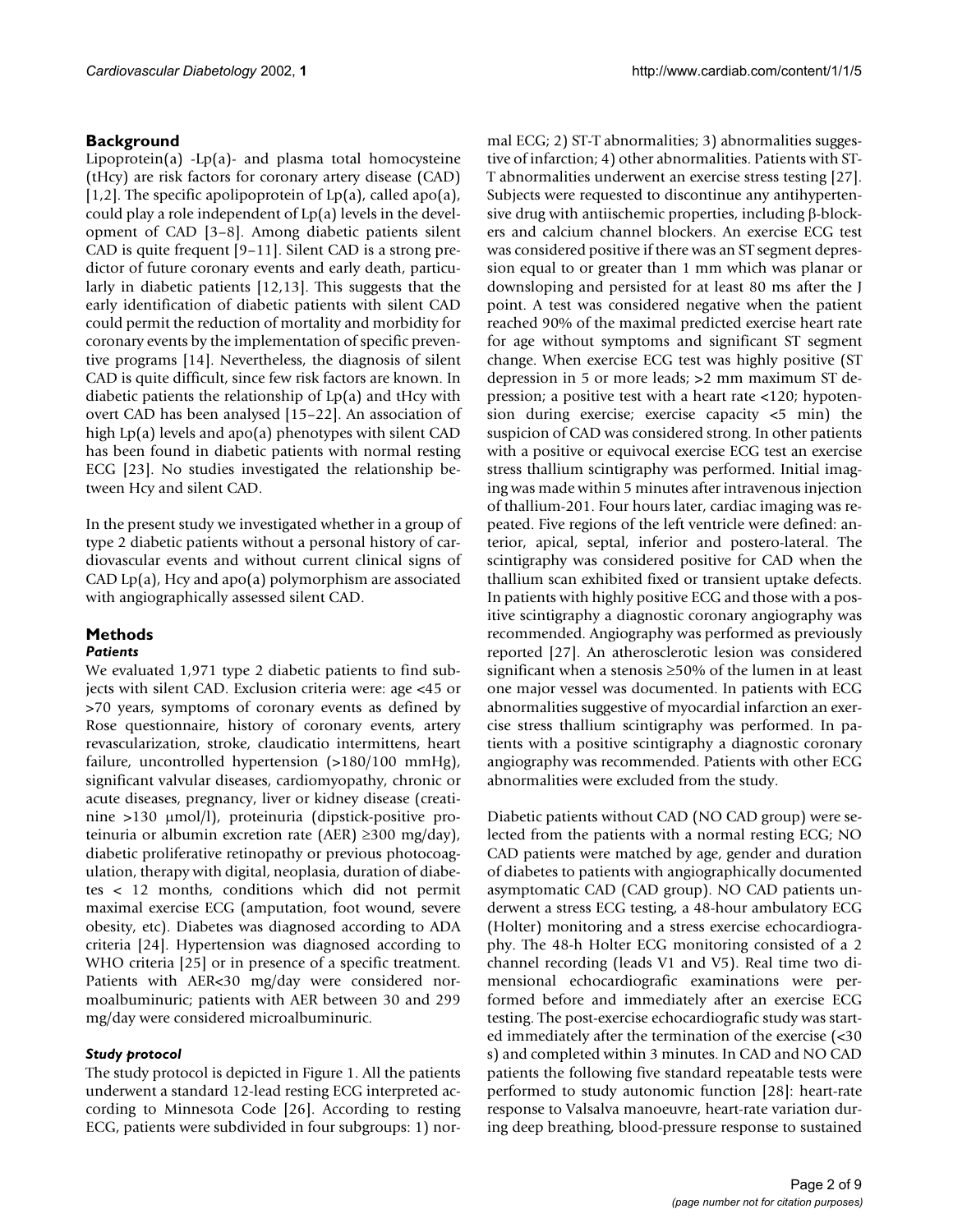

#### <span id="page-2-0"></span>**Figure 1**

The study protocol. The number (n=) of patients at each point of the flow diagram is reported. Coronary angiography was recommended in 93 subjects, but 84 angiographies were performed, since 12 patients did not give their consent.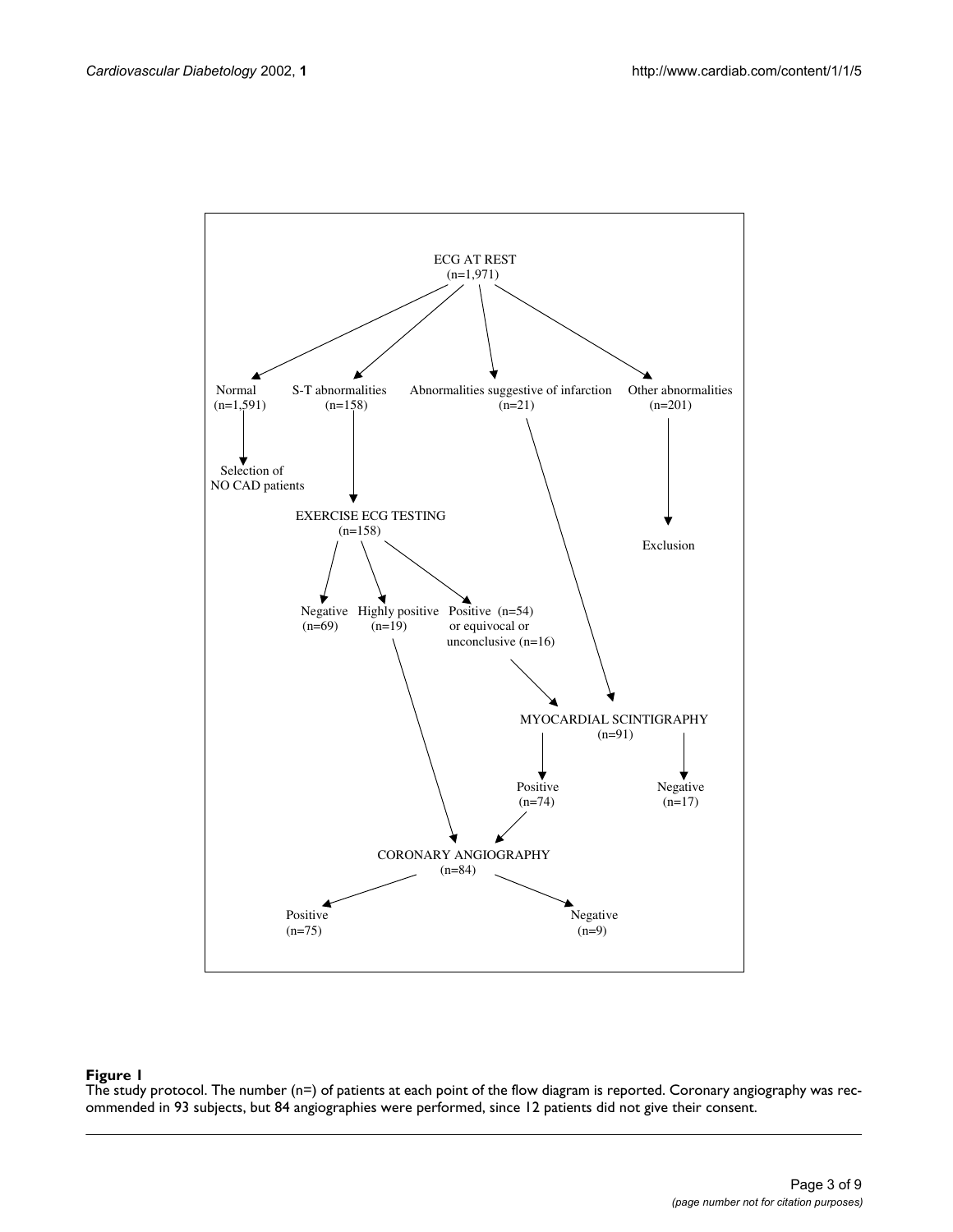| <b>TEST</b>          | <b>CAD</b>                      | n | <b>NO CAD</b>                   | n           |  |
|----------------------|---------------------------------|---|---------------------------------|-------------|--|
| Positive<br>Negative | True positive<br>False negative |   | False positive<br>True negative | ∼<br>╰<br>d |  |

#### **Table 1: Schematic outcomes of a test**

Sensitivity = a / (a+b); specificity = d / (c+d); positive predictive value = a / (a+c) Negative predictive value = d / (b+d)

handgrip, immediate heart-rate response to standing, blood pressure to standing. The first three tests mainly investigate parasympathetic damage, while the latter two tests evaluate damage of sympathetic system. We considered the diagnosis of impaired autonomic function in the presence of abnormal findings in at least one of the tests [28]. The study was approved by the ethic committee. Invasive testing was performed only when there was a clear clinical indication according to the daily clinical practice in our Institute. All patients gave their informed consent both to perform each test and to participate in the study.

#### *Laboratory procedures*

Venous blood samples were taken from subjects after 12 hour fasting. In subjects treated with lipid-lowering drugs or oestrogen and progestagen, blood samples were taken after a wash-out period of at least 3 months from above drugs. No patient was receiving Vitamin B or folic acid supplementation. For the quantification of Lp(a) and tHcy and the characterization of apo(a) isoforms we used plasma obtained by addition of EDTA and centrifugation within 1 hour after collection. Immediately after centrifugation, plasma samples were frozen and stored at -80°C. Cholesterol, HDL and triglycerides were measured by an automatic analyzer HITACHI 737 (Tokio-Japan). LDL was calculated by Friedewald's formula, considering the contribution of Lp(a) on LDL levels [29]. Glycated haemoglobin (HbA1c) was measured by high-performance liquid chromatography (Biorad, Richmond, CA). AER was measured by nephelometry (Beckmann, Milan, Italy). Lp(a) plasma concentrations were determined by a sandwich-ELISA method (Macra-Lp(a) SDI, Newark, Delaware). Plasma tHcy level was measured by highperformance liquid chromatography. Apo(a) isoforms were detected by a high-resolution immunoblotting technique [7,30]. The investigators who performed laboratory procedures were blind to the status of the patients (presence or absence of CAD). Physicians who analysed and/or performed resting ECG, exercise ECG testing, myocardial scintigraphy and coronary arteriography were blind to the following biological parameters of the patients: levels of Lp(a) and tHcy, apo(a) phenotypes.

#### *Statistical analysis*

By using an analysis of covariance, all data regarding lipid parameters and tHcy were adjusted for sex, BMI, smoking, drug intake, and presence of hypertension, microalbuminuria and menopause. To assess differences in cholesterol, LDL, HDL, BMI, the Student t-test was utilized. Because of the highly "skewed" distribution of Lp(a), tHcy, and triglycerides levels, to compare Lp(a), tHcy, and triglycerides values the Mann-Whitney U-test was used. The Pearson chi-squared test was exploited for frequency comparison. The relationship of AER with Lp(a) levels and tHcy levels was evaluated by Pearson's correlation coefficient after Log-transformation. A multiple logistic regression analysis with the presence of asymptomatic CAD as the dependent variable was performed. Odds Ratios (ORs) were estimated and the results were given as ORs and 95%CI. Sensitivity (probability that a test will be positive when the disease is present), specificity (probability that a test will be negative when the disease is not present), positive predictive value (probability that the disease is present when the test is positive) and negative predictive value (probability that the disease is not present when the test is negative) have been calculated for some parameters. Table 1 reports the schematic outcomes of a test. Data were presented as means  $\pm$  SD, unless otherwise stated. P < 0.05 was considered significant.

#### **Results**

Out of the 1,971 type 2 diabetic patients, 1591 (80.7%) showed a normal resting ECG, 158 (8.1%) ST-T abnormalities, 21 (1.0%) signs suggestive of infarction and 201 (10.2%) other ECG abnormalities (bundle branch block, atrial fibrillation or other important arrythmias, atrioventricular block, fascicular anterior block, left ventricular hypertrophy).

#### *Patients with ST-T abnormalities*

Out of 158 type 2 diabetic patients with ST-T abnormalities, exercise stress ECG test was positive in 73 patients, negative in 69, equivocal or unconclusive in 16. In 19 patients the exercise ECG test was highly positive and therefore the angiography was recommended. Other 54 patients with a positive exercise ECG and 16 patients with equivocal or unconclusive test underwent an exercise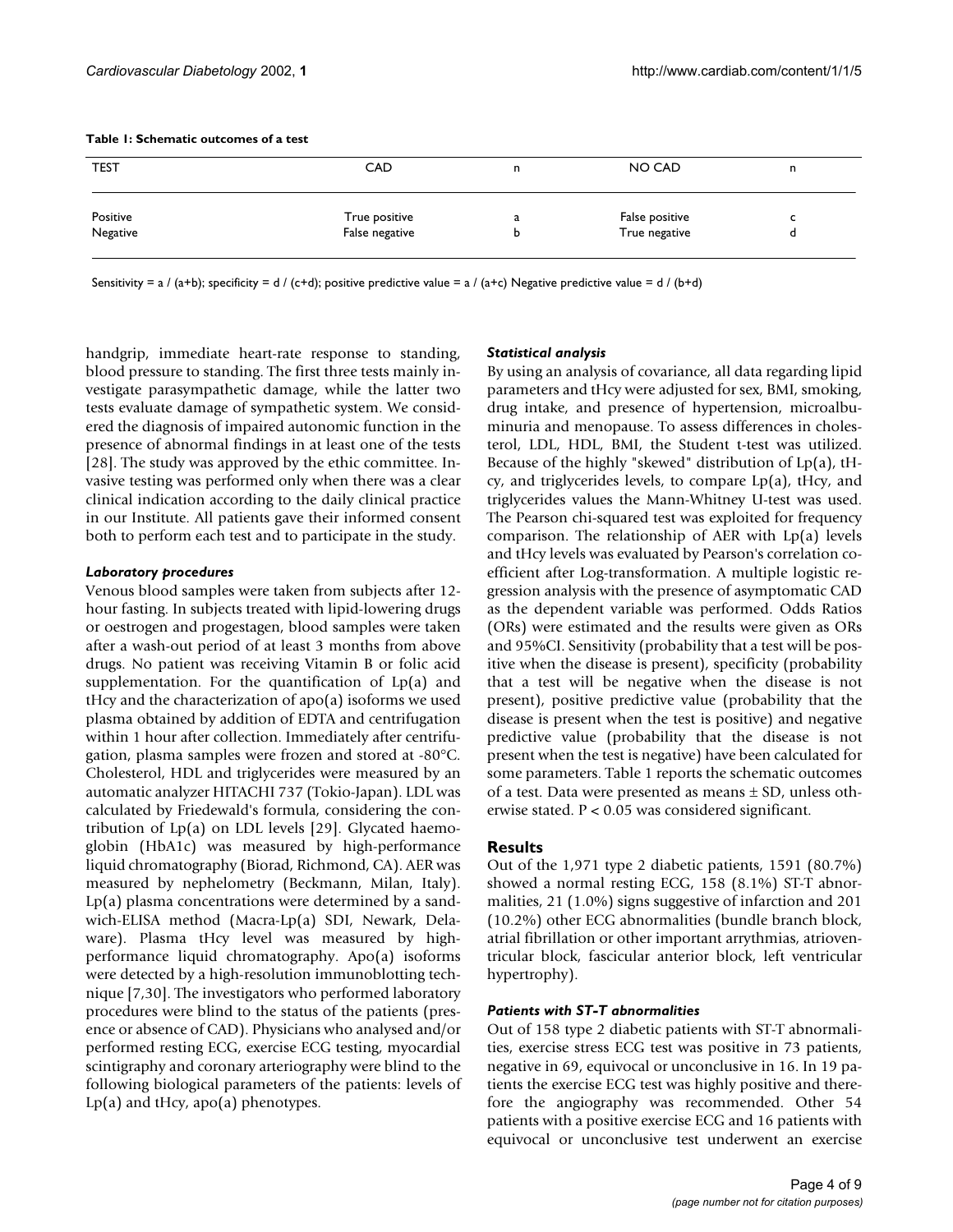|                                                     | CAD             | NO CAD             | p-value   |
|-----------------------------------------------------|-----------------|--------------------|-----------|
| Number                                              | 75              | 75                 |           |
| Sex (M/F)                                           | 62/13           | 62/13              | <b>NS</b> |
| Age (years)                                         | $56.6 \pm 6.2$  | $56.7 \pm 6.2$     | <b>NS</b> |
| Duration of diabetes (years)                        | $7.9 \pm 5.7$   | $8.0 \pm 4.9$      | <b>NS</b> |
| <b>BMI</b>                                          | $26.4 \pm 3.4$  | $26.1 \pm 3.7$     | <b>NS</b> |
| $HbA1c$ $%$                                         | 7.8 $\pm$ 1.4   | $7.4 \pm 1.4$      | NS.       |
| Cholesterol (mmol/l)                                |                 |                    |           |
| Mean                                                | $5.6 \pm 0.9$   | $5.4 \pm 1.0$      | <b>NS</b> |
| Median                                              | 5.6             | 5.2                |           |
| Range                                               | $3.8 - 9.0$     | $3.4 - 8.6$        |           |
| LDL (mmol/l)                                        |                 |                    |           |
| Mean                                                | $2.7 \pm 1.0$   | $2.5 \pm 1.0$      | <b>NS</b> |
|                                                     |                 |                    |           |
| Median                                              | 2.8             | 2.6<br>$0.5 - 6.0$ |           |
| Range                                               | $1.0 - 5.9$     |                    |           |
| HDL (mmol/l)                                        |                 |                    |           |
| Mean                                                | $1.1\pm0.2$     | $1.2 \pm 0.2$      | < 0.05    |
| Median                                              | 1.1             | 1.3                |           |
| Range                                               | $0.6 - 2.0$     | $0.9 - 2.1$        |           |
| Triglycerides (mmol/l)                              |                 |                    |           |
| Mean                                                | $1.7 \pm 0.6$   | $1.6 \pm 0.6$      | <b>NS</b> |
| Median                                              | 1.7             | 1.5                |           |
| Range                                               | $0.8 - 3.2$     | $0.6 - 3.7$        |           |
| Microalbuminuria (%)                                | 42.7            | 10.7               | < 0.0001  |
| AER (mg/day)                                        |                 |                    |           |
| Mean                                                | $53.0 \pm 67.8$ | $22.5 \pm 37.5$    | 10.0      |
| Median                                              | 25.0            | 10.0               |           |
| Range                                               | $4.5 - 293.1$   | $4.9 - 258.3$      |           |
| Smokers (%)                                         | 57.3            | 29.3               | < 0.001   |
| Family history of CAD (%)                           | 36.0            | 30.7               | <b>NS</b> |
| Hypertension (%)                                    | 53.3            | 57.3               | <b>NS</b> |
| Autonomic neuropathy (%)                            | 29.3            | 22.7               | <b>NS</b> |
| Lp(a) levels (mg/dl)                                |                 |                    |           |
| Mean                                                | $22.0 \pm 18.9$ | $16.0 \pm 19.4$    | < 0.05    |
| Median                                              | 18.0            | 7.0                |           |
| Range                                               | $0.5 - 85$      | $0 - 88.5$         |           |
| Subjects with $Lp(a)$ levels >30 mg/dl $(\%)$       | 33.3%           | 17.3%              | < 0.05    |
| tHcy levels (mmol/l)                                |                 |                    |           |
| Mean                                                | $13.6 \pm 6.0$  | $11.4 \pm 4.9$     | < 0.05    |
| Median                                              | 12.0            | 10.0               |           |
| Range                                               | $7.4 - 41.1$    | $5.1 - 35.6$       |           |
| Subjects with tHcy levels >14.0 mmol/l              | 42.7            | 26.7               | < 0.05    |
| $(\%)$                                              |                 |                    |           |
| Subjects with at least one isoform of low<br>MW (%) | 70.7            | 29.3               | < 0.0001  |

#### **Table 2: Characteristics of diabetic patients with asymptomatic CAD and without CAD.**

LDL = Low Density Lipoprotein; HDL = High Density Lipoprotein; BMI = Body Mass Index; AER = Albumin Excretion Rate. Lp(a) = Lipoprotein(a); tHcy = total homocysteine; Apo(a) = Apolipoprotein(a); CAD = Coronary Artery Disease; tHcy = total homocysteine; MW = Molecular Weight

stress thallium scintigraphy. Among these patients, scintigraphy was positive in 58 subjects. Seventy-two (17 subjects with highly positive exercise ECG and 55 with a positive scintigraphy) gave their informed consent to perform coronary angiography. Angiography showed a significant atherosclerotic lesion in 65 subjects (16 with a highly positive exercise test and 49 with a positive scintigraphy) and no significant lesions in 7 patients.

## *Patients with ECG suggestive of infarction*

Out of 21 patients with ECG abnormalities suggestive of myocardial infarction, 16 had a positive scintigraphy. Among them, 12 gave their informed consent to perform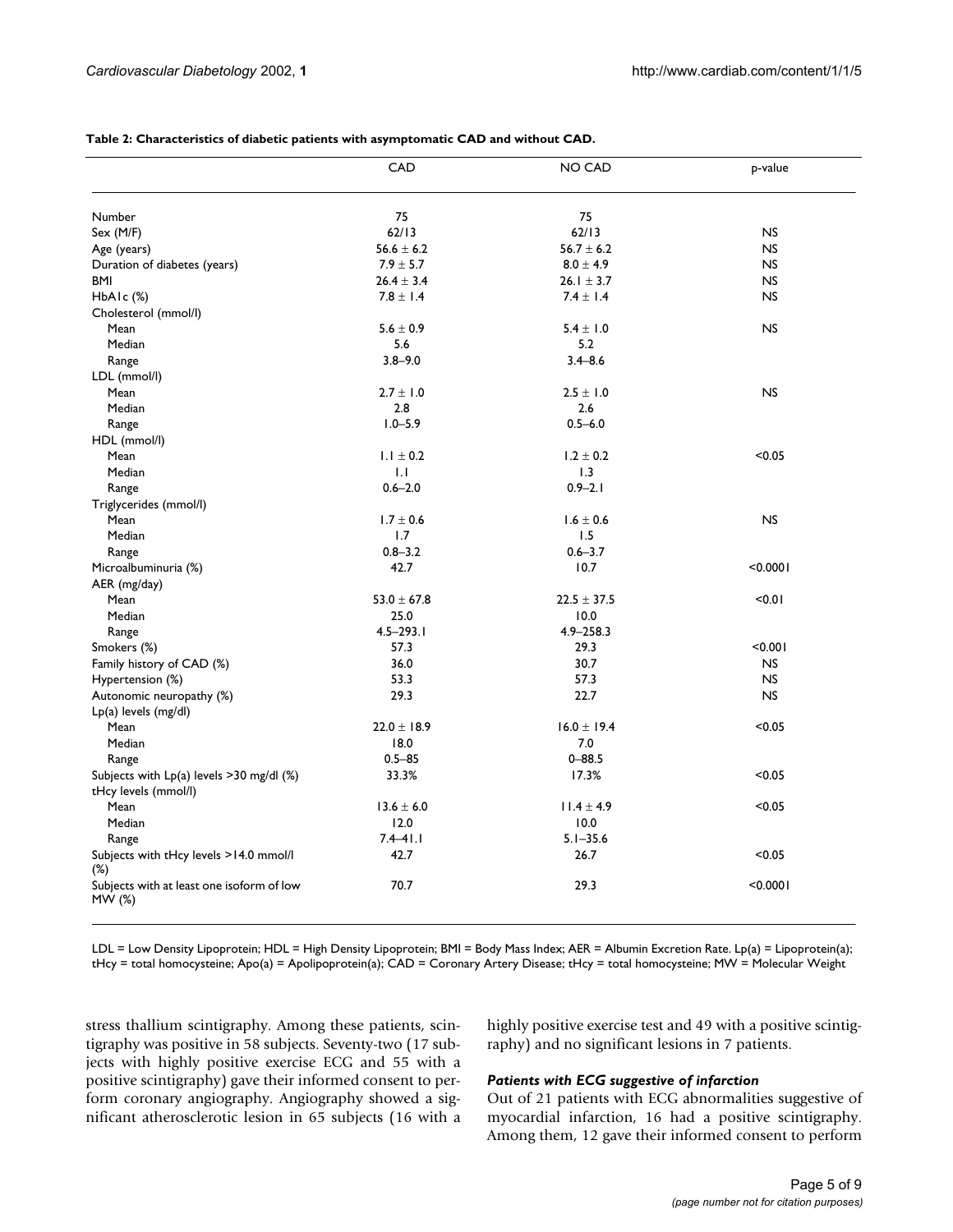| <b>PREDICTORS</b> | Odds Ratio         | 95% Confidence Intervals | p-value |
|-------------------|--------------------|--------------------------|---------|
|                   | MODEL I            |                          |         |
| Microalbuminuria  | 7.09               | $2.65 - 18.96$           | < 0.001 |
| Smoking           | 2.72               | $1.17 - 5.85$            | < 0.02  |
| High Lp(a) levels | 2.62               | $1.01 - 6.79$            | < 0.05  |
| Low HDL           | 2.39               | $1.06 - 5.38$            | < 0.05  |
| High tHcy levels  | 2.04               | $1.03 - 4.06$            | < 0.05  |
|                   | MODEL <sub>2</sub> |                          |         |
| Apo(a) phenotypes | 8.65               | $3.05 - 24.55$           | < 0.001 |
| Microalbuminuria  | 6.16               | $2.21 - 17.18$           | < 0.01  |
| Low HDL           | 3.16               | $1.28 - 7.81$            | < 0.05  |
| Smoking           | 2.53               | $1.05 - 6.08$            | < 0.05  |
| High tHcy levels  | 2.25               | $1.14 - 4.43$            | < 0.05  |

**Table 3: Results of a multiple logistic regression analysis with the presence of asymptomatic CAD as the dependent variable in diabetic patients**

Model 1, potential predictors: hypertension, family history of CAD, smoking, microalbuminuria, HbA1c, BMI, Lp(a), tHcy, cholesterol, triglycerides, LDL, HDL. Model 2, potential predictors: hypertension, family history of CAD, smoking, microalbuminuria, HbA1c, BMI, Lp(a), tHcy, cholesterol, triglycerides, LDL, HDL, Apo(a) phenotypes.

coronary angiography. Angiography showed a significant atherosclerotic lesion in 10 subjects and no significant lesions in two patients.

### *CAD and NO CAD groups*

Among 75 patients with angiographically verified asymptomatic CAD (CAD group), 23 subjects (30.7%) showed a mono-vessel disease, 32 (42.6%) a bi-vessel disease, and 20 (26.7%) a multi-vessel disease. Seventy-five diabetic patients without CAD (NO CAD group) were selected from the 1,591 diabetic patients with a negative resting ECG. NO CAD patients were matched by age, gender and duration of diabetes to 75 CAD patients. In NO CAD patients exercise ECG testing, 48-h ECG Holter and stress echocardiography were negative for CAD. Among CAD patients, 30 (40.0%) were treated with oral agents, 31 (41.3%) with insulin, 2 (2.7%) with insulin and oral agents, and 12 (16.0%) with diet alone. Among NO CAD patients, 36 (48.0%) were treated with oral agents, 24 (32.0%) with insulin, none (0%) with insulin and oral agents, and 15 (20.0%) with diet alone. No differences in diabetes treatment were found between the groups ( $\chi^2$  = 3.770; df = 3; NS). Patients receiving metformin were 25 (33.3%) among CAD patients and 31 (41.3%) among NO CAD patients ( $\chi^2$  = 1.03; df = 1; NS).

Table 2 shows biological and clinical features of patients with and without CAD. CAD group showed a percentage of microalbuminuric subjects and smokers significantly greater and HDL levels significantly lower than NO CAD group.

### *Glycemic control*

Table 1 shows that the two study groups did not differ in HbA1c at recruitment. In our diabetic patients HbA1c was measured quarterly. We did not find differences in the average values of HbA1c measurements performed in the year before the recruitment (7.8  $\pm$  1.3 versus 7.6  $\pm$  1.2%; NS).

### *Autonomic function*

Among CAD patients, 22 showed abnormal autonomic function. In particular, in 10 patients one of the parasympathetic tests was abnormal, in 8 two of the parasympathetic tests were abnormal, in 2 one of the sympathetic tests was abnormal; in 2 patients both one of the parasympathetic tests and one of the sympathetic tests were abnormal. Among NO CAD patients, 17 showed abnormal autonomic function. In particular, in 10 patients one of the parasympathetic tests was abnormal, in 6 two of the parasympathetic tests were abnormal; in 1 patient both one of the parasympathetic tests and one of the sympathetic tests were abnormal.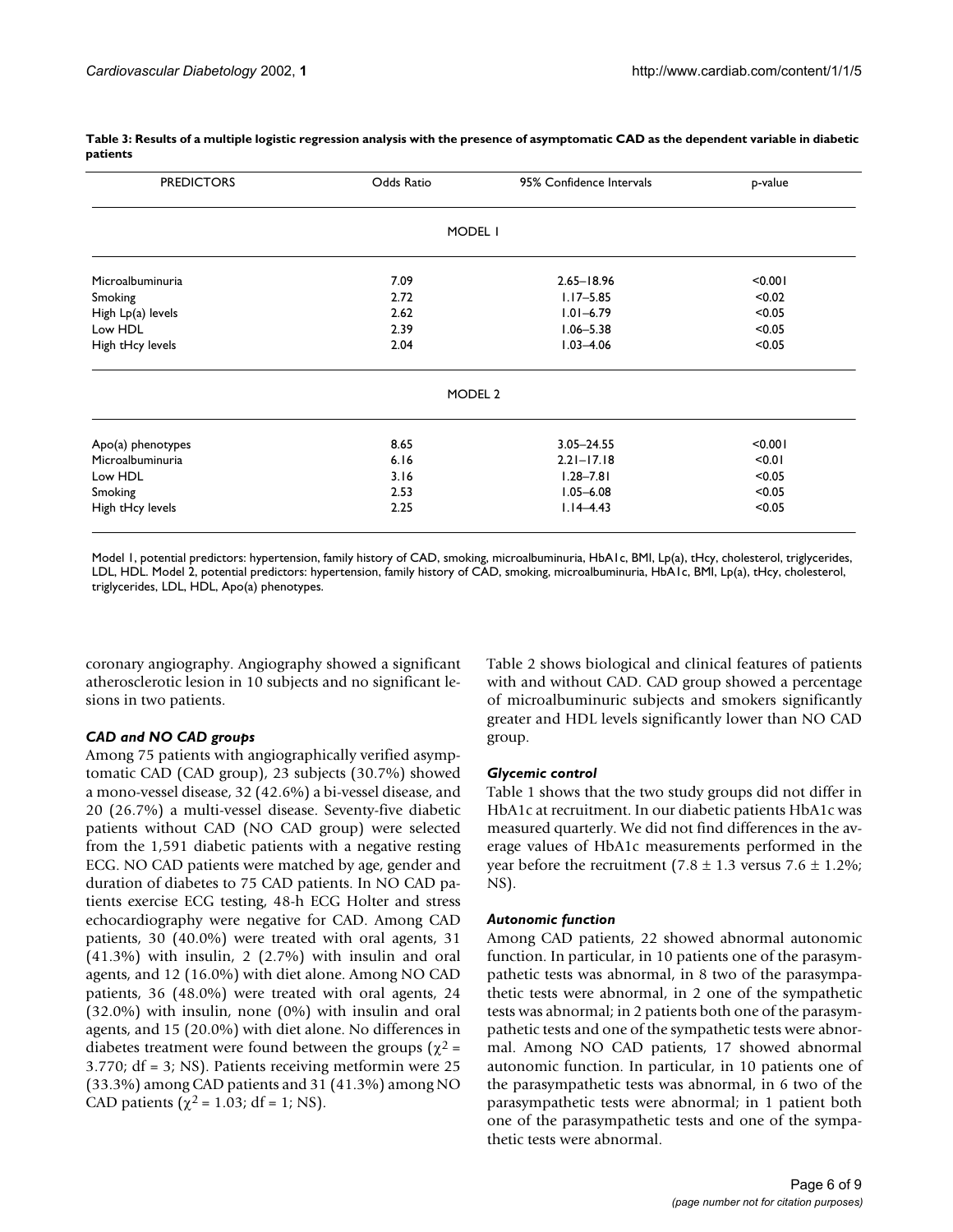Table 2 shows that CAD group had Lp(a) levels, tHcy levels and a prevalence of subjects with high Lp(a) levels and high tHcy levels significantly higher than NO CAD group. Out of the 150 patients enrolled, we detected 25 apo(a) isoforms with an apparent MW varying from 400 to 835 kDa; 56 subjects (37.3%) showed two electrophoretic bands, 93 (62.0%) showed only one electrophoretic band. One patient (0.7%) of the NO CAD group had the so-called "null phenotype" (no band detectable by electrophoresis): this subject had a Lp(a) plasma concentration = 0 mg/dl. The cut-off between 640 and 655 kDa was used to divide apo(a) isoforms of low and high MW [5,7,17,31]. This cut-off appears to be the most efficient in discriminating subjects at higher cardiovascular risk linked to the apo(a) gene [31].

Table 3 shows that the percentage of subjects with at least one apo(a) isoform of low MW was significantly greater in CAD than in NO CAD group.

AER showed no significant correlation with  $Lp(a)$  levels (in CAD group:  $r = 0.0447$ ; NS - in NO CAD group:  $r =$ 0.0186; NS) or with tHcy levels (in CAD group:  $r =$ 0.0642; NS - in NO CAD group: r = 0.1606; NS)

### *Multivariate analysis*

A multiple logistic regression analysis was performed with presence/absence of asymptomatic CAD as the dependent variable. Table 3 (model 1) shows the results of the analysis. When apo(a) phenotypes (presence of at least one isoform of low MW = 1 / presence of only isoforms of high MW = 0) were added to the list of potential predictors, the analysis showed that apo(a) phenotypes, microalbuminuria, smoking, high tHcy levels, and low HDL were independent predictors of asymtomatic CAD in diabetic patients (Table 3 model 2).

Sensitivity, specificity and positive or negative predictive values have been calculated for Lp(a) (Sensitivity:0.33; specificity:0.83; positive predictive value:0.66; negative predictive value:0.55), apo(a) phenotype (Sensitivity:0.71; specificity:0.71; positive predictive value:0.71; negative predictive value:0.71), tHcy (Sensitivity:0.43; specificity:0.73; positive predictive value:0.62; negative predictive value:0.56), and microalbuminuria (Sensitivity:0.43; specificity:0.89; positive predictive value:0.80; negative predictive value:0.61). In addition, we tested the prediction model with  $Lp(a)$ , tHcy and apo(a) in combination: the presence of at least one positive test showed the following results: sensitivity:0.87; specificity:0.45; positive predictive value:0.61; negative predictive value:0.77)

## **Discussion**

Diagnosing silent CAD is difficult. At the present, screening for CAD is recommended in only patients with complications or with ECG abnormalities suggestive of ischemia or infarction [14]. In patients with uncomplicated diabetes screening for CAD is unjustified, since the probability of finding significant CAD by non-invasive testing is low [9]. In uncomplicated patients the screening for CAD is recommended only when two or more cardiovascular risk factors are present; nevertheless, this recommendation does not address the potential impact of some novel cardiovascular risk factors, including Lp(a) and tHcy [14]. The possible association of  $Lp(a)$  and apo(a) polymorphism with silent CAD has been recently investigated in type 2 diabetic patients with normal ECG at rest [23] No studies have analysed the possible role of tHcy. In the present study we have analysed in a different population (type 2 diabetic patients with abnormal resting ECG) not only  $Lp(a)$  and apo $(a)$  but also tHcy as potential risk factors for silent CAD.

The present study shows that high  $Lp(a)$  levels and apo(a) phenotypes of low MW are associated with silent CAD not only in diabetic patients with normal ECG but also in those with ECG abnormalities. In the multivariate analysis, when apo(a) and  $Lp(a)$  were entered into the model at the same time, apo(a) was a significant independent predictor of CAD, while Lp(a) did not. Lp(a) was a significant predictor, when apo(a) was not entered. This behaviour of  $Lp(a)$  was expected, considering that  $Lp(a)$  level is strongly dependent on apo(a) MW [32]. Therefore our finding confirms not only the association of  $Lp(a)$  and apo $(a)$ with silent CAD, but also that apo(a) polymorphism may have a predictive power for silent CAD higher than that of Lp(a) levels  $[23]$ . Lp(a) levels and the percentage of subjects with low apo(a) phenotype found in the CAD group are similar to those observed both in diabetic patients with overt CAD [17] and in diabetic patients with silent CAD and normal resting ECG [23]. This suggests that high  $Lp(a)$  levels and low apo(a) phenotypes are associated with angiographically assessed atherosclerotic stenosis and that these parameters are not linked to any specific clinical manifestation of CAD.

The original finding of the present investigation is the independent association between high tHcy levels and silent CAD. Little is known about the impact of diabetes on plasma tHcy levels [18]. It has been reported that glycemia, HbA1c, diabetes duration and microalbuminuria are not able to affect plasma Hcy [18,19]. On the contrary, tHcy levels might be influenced by the deterioration of renal function or by the therapy with metformin [18]. In our study a bias due to the above conditions does not seem to be likely. Indeed, the two study groups are matched by diabetes duration and do not show any differences in glyc-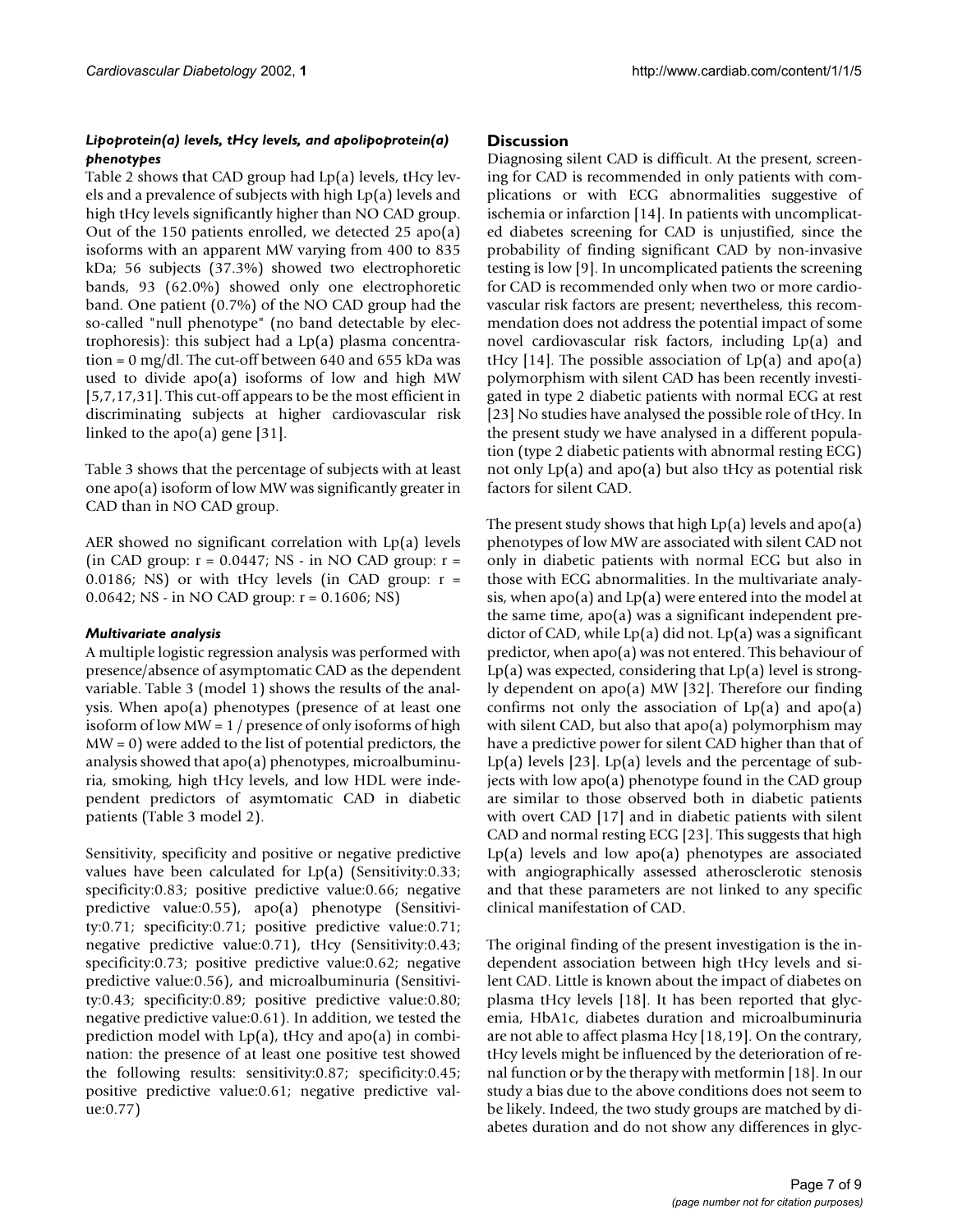emic control. A deterioration of the renal function is not present, since patients with abnormal creatinenemia or with proteinuria were excluded from the study. There are no differences in the percentages of subjects treated with metformin between the two groups. At last no correlations were observed between AER and tHcy levels.

Our data confirm that microalbuminuria and smoking may predict silent CAD in people with diabetes [23]. The present study shows an independent association between low HDL levels and silent CAD; no previous studies found any independent associations between lipid parameters and presence of asymptomatic CAD [10,33,34], except for MiSAD study, that reported an independent association between total cholesterol and silent myocardial ischemia in men [11]. In our survey an association between autonomic neuropathy and silent CAD was not found. This confirms that the role of autonomic neuropathy as a predictor of silent CAD remains to be clarified [14,35].

Our data show that subjects with  $Lp(a)$  or tHcy levels higher than 30 mg/dl and 14 mmol/L respectively are 1.5 to 2 fold higher in the CAD group. Conversely, microalbuminuria is quite different (42.7% versus 10.7%) in CAD and NO CAD, suggesting that microalbuminuria could be more pertinent parameter for CAD screening. The reliability of microalbuminuria as a marker for silent CAD seems to be confirmed both by the logistic regression analysis and by the prediction model. This finding is in agreement with previous studies [23,36,37]. However, Lp(a) and tHcy can provide additional information on the risk for silent CAD, since they could favour the identification of subjects with genetic CAD predisposition.

In the present study, diabetic subjects with negative noninvasive testing for CAD were recruited as a control group. The absence of abnormalities on regular testing or with scintigraphy does not exclude non-occlusive CAD. Considering that in our control group angiography was not performed because of evident ethical implications, we are aware that some controls may have non-occlusive CAD. This may influence the degree of association between risk factors and silent CAD.

The association between some novel risk factors and silent CAD has been observed in a selected group of diabetic patients. This does not imply that these parameters can be used to predict the presence of silent CAD in all diabetic subjects; indeed in our study the parameters were not measured in the vast majority of patients. Moreover, due to the relatively low number of patients recruited, ORs estimated by the logistic regression analysis are significant, but the large intervals indicate a relatively weak precision. In addition, sensitivity and specificity for  $Lp(a)$ , tHcy, and apo(a) polymorphism showed that none of the parameters is able by itself to identify silent CAD.  $Lp(a)$ , apo $(a)$ and tHcy seems to be quite specific, but the sensitivity of Lp(a) and tHcy is quite low. Among the three parameters, apo(a) polymorphism appears to be the most efficient. The analysis of the three parameters in combination increases the sensibility, but the specificity is quite low. The present prediction model of silent CAD shows scores similar to that previously published [23]. This suggests that, if other larger studies confirm our findings, Lp(a), tHcy and apo(a) may contribute to identify patients to screen for CAD, only if used together with other recognized cardiovascular risk factors.

Another important problem is the lack of standardization of apo(a) phenotyping methods and  $Lp(a)$  kits. In addition, there are no recognized standards for apo(a) [23]. For these reasons at the moment it is not possible an utilization of these parameters in clinical practice.

Another problem regards the cut-off of apo(a) polymorphism. The cut-of between 640 and 655 kDa appeared to be the most efficient in discriminating subjects at higher cardiovascular risk linked to the apo(a) gene [32]. However this cut-off has not been validated for clinical use by other studies. So we are using the cut-off between 640 and 655 Kda for research only, but we are aware that this cutoff cannot be used for clinical purposes.

# **Conclusions**

The present investigation shows an association of  $Lp(a)$ , tHcy and apo(a) polymorphism with silent CAD in diabetic patients with ECG abnormalities. Other larger studies are needed to confirm our findings and to establish whether  $Lp(a)$ , tHcy, and  $apo(a)$  polymorphism can be used as suitable markers for CAD screening.

# **Authors' contributions**

CG and AG were the principal investigators, designed the study, wrote the article, and participated in all analyses of data; CC also performed statistical analysis; AG also performed the detection of apo(a) isoforms; CF and SG participated in the study design, collected and checked data; PF was responsible for overall supervision of the research and interpretation of data. All investigators have contributed to the writing the paper.

# **References**

- 1. [Danesh J, Collins R, Peto R:](http://www.ncbi.nlm.nih.gov/entrez/query.fcgi?cmd=Retrieve&db=PubMed&dopt=Abstract&list_uids=10973834) **[Lipoprotein\(a\) and coronary heart](http://www.ncbi.nlm.nih.gov/entrez/query.fcgi?cmd=Retrieve&db=PubMed&dopt=Abstract&list_uids=10973834) [disease: a meta-analysis of prospective studies.](http://www.ncbi.nlm.nih.gov/entrez/query.fcgi?cmd=Retrieve&db=PubMed&dopt=Abstract&list_uids=10973834)** *Circulation* 2000, **102:**1082-1085
- 2. [Gerhard GT, Duell PB:](http://www.ncbi.nlm.nih.gov/entrez/query.fcgi?cmd=Retrieve&db=PubMed&dopt=Abstract&list_uids=10554704) **[Homocysteine and atherosclerosis.](http://www.ncbi.nlm.nih.gov/entrez/query.fcgi?cmd=Retrieve&db=PubMed&dopt=Abstract&list_uids=10554704)** *Curr Opin Lipidol* 1999, **10:**417-428
- 3. [Sandholzer C, Boerwinkle E, Saha N, Tong MC, Utermann G:](http://www.ncbi.nlm.nih.gov/entrez/query.fcgi?cmd=Retrieve&db=PubMed&dopt=Abstract&list_uids=1541665) **[Apoli](http://www.ncbi.nlm.nih.gov/entrez/query.fcgi?cmd=Retrieve&db=PubMed&dopt=Abstract&list_uids=1541665)[poprotein\(a\) phenotypes, Lp\(a\) concentration and plasma li](http://www.ncbi.nlm.nih.gov/entrez/query.fcgi?cmd=Retrieve&db=PubMed&dopt=Abstract&list_uids=1541665)pid levels in relation to coronary heart disease in a Chinese population: evidence for the role of the apo(a) gene in coro[nary heart disease.](http://www.ncbi.nlm.nih.gov/entrez/query.fcgi?cmd=Retrieve&db=PubMed&dopt=Abstract&list_uids=1541665)** *J Clin Invest* 1992, **89:**1040-1046